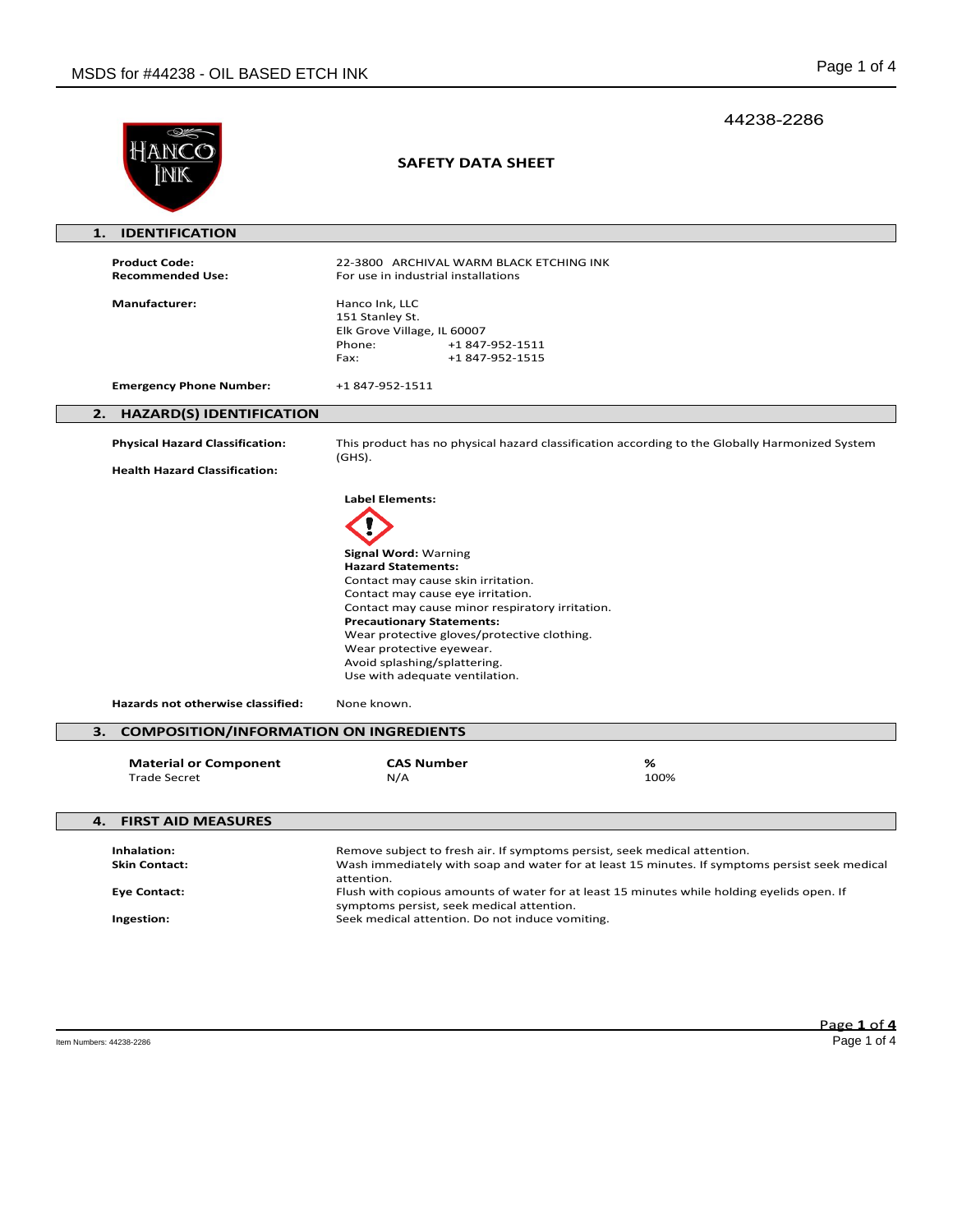# **5. FIRE-FIGHTING MEASURES**

| <b>Suitable Extinguishing Media:</b>                   | Use alcohol resistant foam, carbon dioxide, or dry chemical when fighting fires. Water or foam<br>may cause frothing if liquid is burning but it may still be a useful extinguishing agent if carefully<br>applied to the fire. Do not direct a water stream directly into the hot burning liquid/paste. |  |
|--------------------------------------------------------|----------------------------------------------------------------------------------------------------------------------------------------------------------------------------------------------------------------------------------------------------------------------------------------------------------|--|
| <b>Not Suitable:</b>                                   | No information available.                                                                                                                                                                                                                                                                                |  |
| <b>Specific Hazards:</b>                               | Fire will produce dense black smoke. Exposure may cause a health hazard. May release carbon<br>monoxide, carbon dioxide, nitrogen containing gases, hydrogen chloride, and other toxic fumes.<br>Runoff from fire control may cause pollution.                                                           |  |
| <b>Special Protective Equipment for Fire-Fighters:</b> |                                                                                                                                                                                                                                                                                                          |  |
|                                                        | Fire-fighters should wear appropriate protective equipment and self-contained breathing<br>apparatus (SCBA) with a full face-piece operated in positive pressure mode.                                                                                                                                   |  |

## **6. ACCIDENTAL RELEASE MEASURES Personal Precautions:** Ensure adequate ventilation. Avoid contact with the skin and eyes by wearing recommended personal protective equipment. Wash thoroughly after handling. **Protective Equipment:** Protective clothing, gloves, eyewear, appropriate safety shoes. **Emergency Procedures:** Avoid dispersal of spilled material and runoff and contact with soil, waterways, drains, and sewers.

**Methods for Containment:** Contain spills immediately with spill socks and inert materials (sawdust/sand).<br>**Methods for Cleanup:** Absorb with inert materials. Sweep or scrape up. Place in a container for prope

## **7. HANDLING AND STORAGE Precautions for Safe Handling:** Avoid contact with the skin and eyes by wearing recommended personal protective equipment. Ensure adequate ventilation. Avoid breathing vapors, mist, or dust. Do not eat, drink, or smoke in the work area. Wash thoroughly after handling. **Storage:** Keep container tightly closed and store in a cool, dry, well ventilated place. Keep out of direct sunlight. Keep away from food and drink. Open containers must be carefully resealed and kept upright. Do not store in unlabeled containers. Use appropriate containment to avoid environmental contamination. Store in accordance with local regulations.

Absorb with inert materials. Sweep or scrape up. Place in a container for proper disposal. Rinse

affected area(s) with soap and water. Ensure runoff from cleanup is collected.

#### **8. EXPOSURE CONTROLS / PERSONAL PROTECTION**

| <b>Exposure Controls:</b><br><b>Engineering Controls:</b> | None required.<br>Local exhaust ventilation or other engineering controls may be required when handling or using<br>this product to avoid overexposure. Ventilation should effectively remove and prevent the<br>buildup of any vapor/mist/fume generated from handling this product. |
|-----------------------------------------------------------|---------------------------------------------------------------------------------------------------------------------------------------------------------------------------------------------------------------------------------------------------------------------------------------|
| <b>Respiratory Protection:</b>                            | No protective equipment is needed under normal conditions of use. If exposure limits are<br>exceeded or irritation is experienced, additional ventilation or respiratory protection may be<br>required.                                                                               |
| <b>Eye Protection:</b>                                    | Full coverage safety glasses/goggles are recommended.                                                                                                                                                                                                                                 |
| <b>Skin and Body Protection:</b>                          | Wear chemical resistant gloves/protective clothing. Clean and inspect gloves and clothing<br>regularly.                                                                                                                                                                               |
| <b>Hygiene Practices:</b>                                 | Wash hands and other exposed areas with mild soap and water before eating, drinking, and when<br>leaving work. Launder contaminated clothing before reuse.                                                                                                                            |
| <b>Special Requirements:</b>                              | No special requirements under normal conditions of use.                                                                                                                                                                                                                               |

### **9. PHYSICAL AND CHEMICAL PROPERTIES**

| <b>Physical State:</b> | Liquid            |
|------------------------|-------------------|
| Color:                 | Varies            |
| Odor:                  | Mild resinous     |
| <b>Odor Threshold:</b> | no data available |
| pН:                    | no data available |
| <b>Melting Point:</b>  | no data available |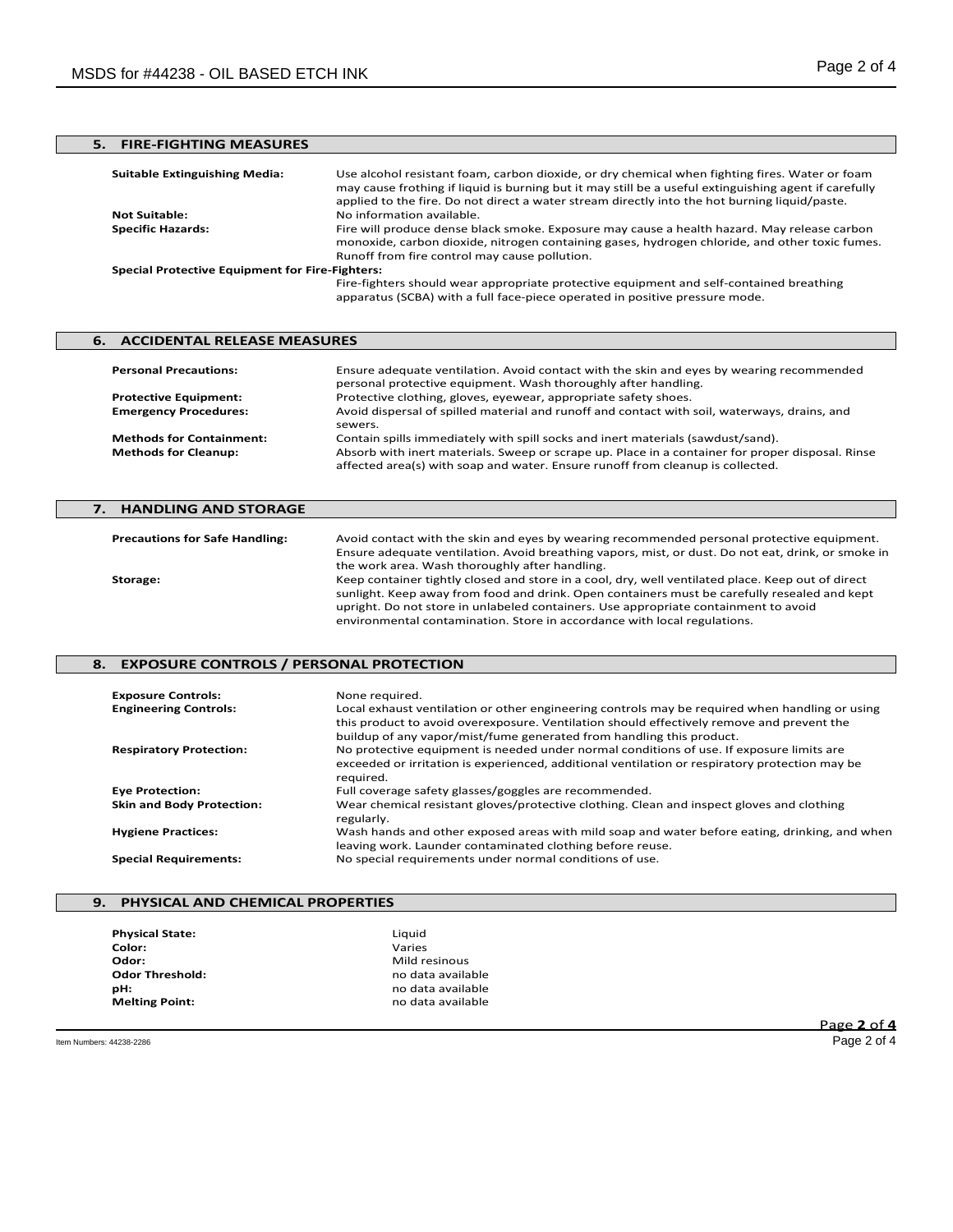| <b>Freezing Point:</b>                    | no dat |
|-------------------------------------------|--------|
| <b>Initial Boiling Point:</b>             | no dat |
| <b>Boiling Range:</b>                     | no dat |
| <b>Flash Point:</b>                       | greate |
| <b>Evaporation Rate:</b>                  | no dat |
| <b>Flammability:</b>                      | no dat |
| Upper/Lower Flammability:                 | no dat |
| <b>Vapor Pressure:</b>                    | no dat |
| <b>Vapor Density:</b>                     | no dat |
| <b>Relative Density/Specific Gravity:</b> | 1.18   |
| Solubility:                               | Insolu |
| <b>Partition Coefficient:</b>             | no dat |
| <b>Auto-ignition Temperature:</b>         | no dat |
| <b>Decomposition Temperature:</b>         | no dat |
| <b>Viscosity:</b>                         | no dat |
| VOC % by Weight:                          | 4.26%  |

**Freezing Point:** no data available **Initial Boiling Point:** no data available **Boiling Range:** no data available **Flash Point:** greater than 200 degrees F **Evaporation Rate:** no data available **Flammability:** no data available **Upper/Lower Flammability:** no data available **Vapor Pressure:** no data available no data available<br>1.18 **Insoluble in water Partition Coefficient:** no data available **Auto-ignition Temperature:** no data available **Decomposition Temperature:** no data available **Viscosity:** no data available

#### **10. STABILITY AND REACTIVITY**

**Reactivity:** no data available<br> **Chemical Stability:** Notably and the Stable under suggested by the Stable under suggested by the Stable under sugg **Chemical Stability:** Stable under suggested/recommended storage conditions. **Possibility of Hazardous Reactions:** Will not occur under suggested/recommended storage conditions.<br>Conditions to Avoid: When exposed to high temperatures may produce hazardous deco When exposed to high temperatures may produce hazardous decomposition products.<br>Strong oxidizing agents. **Incompatible Materials: Hazardous Decomposition Products:** Under normal conditions of storage and use, hazardous decomposition products should not be produced.

### **11. TOXICOLOGICAL INFORMATION**

**Likely Routes of Exposure:** no data available **Symptoms:** no data available<br>**Effects From Exposure:** exercise the mode data available **Effects From Exposure: Numerical Measure of Toxicity:** no data available<br> **Carcinogenicity:** no data available **Carcinogenicity:** 

#### **12. ECOLOGICAL INFORMATION**

**Ecotoxicity:** no data available<br> **Persistency and Degradability:** example a no data available **Persistency and Degradability:** end and a modern available<br> **Bioaccumulative Potential:** end and a modern available **Bioaccumulative Potential:**<br>Mobility in Soil: **Other Adverse Effects:** 

**Mobility in Soil:** no data available

#### **13. DISPOSAL CONSIDERATIONS**

**Disposal Methods:** The generation of waste should be avoided or minimized wherever possible. Disposal of this product, solutions, and any by-products should at all times comply with the requirements of environmental protection and waste disposal legislation and any regional local authority requirements. Dispose of surplus and non-recyclable products via a licensed waste disposal contractor. Waste should not be disposed of untreated to the sewer unless fully compliant with the requirements of all the requirements of all authorities with jurisdiction. Waste packaging should be recycled where possible. This material and its container should be disposed of in a safe way in compliance with all regulations. Empty container or liners may contain some product residues. Avoid dispersal of spilled material and runoff and contact with soil, waterways, drains, and sewers.

# **14. TRANSPORTATION INFORMATION**

**UN Number:** not applicable

Page **3** of **4**